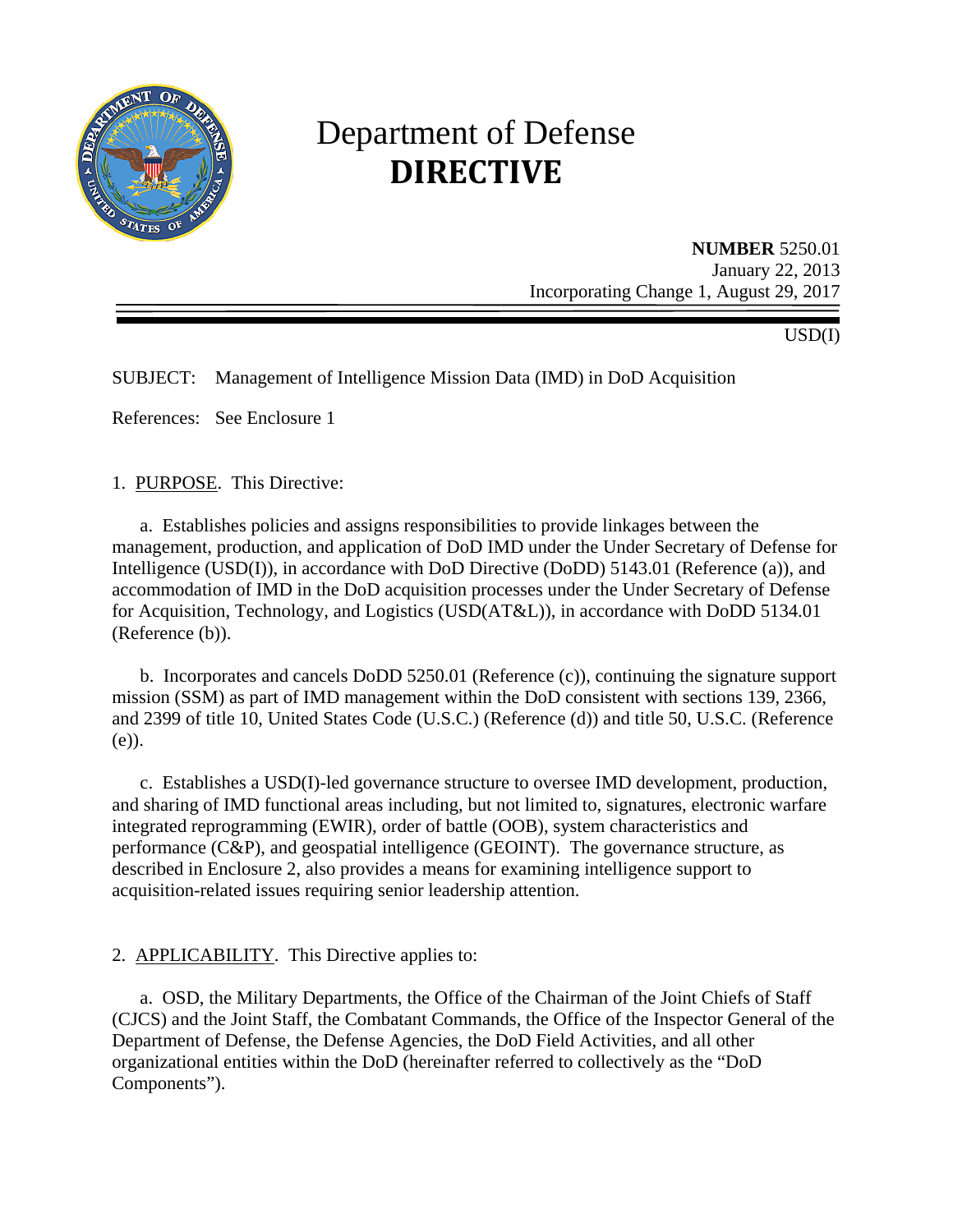b. All acquisition programs and efforts, as defined in DoDD 5000.01 (Reference (f)) and DoD Instruction 5000.02 (Reference (g)), which are dependent upon IMD in development, testing, production, or operations.

c. IMD development, production, and sharing in support of acquisition programs and efforts.

3. DEFINITIONS. See Glossary.

4. POLICY. It is DoD policy that:

 a. Standardized maintenance and dissemination processes shall be established to achieve the highest degree of efficiency and effectiveness in response to DoD requirements for IMD as defined in this Directive, DoDD 5240.01 (Reference (h)), and Director of Central Intelligence Directive  $6/7$  (Reference (i)).

 b. Appropriate security regulations shall be followed and classification authority maintained over all IMD holdings. Disclosure and release shall adhere to Reference (i), DoD Manual 5200.01 (Reference (j)), DoDD 5230.11 (Reference (k)), and National Disclosure Policy-1 (Reference (l)) for all IMD and associated metadata submitted for inclusion in DoD data loads.

c. Life-cycle mission data plans (LMDPs) shall be established by the program office, or its predecessor organization, for each IMD-dependent acquisition program and effort beginning at Milestone A. Acquisition effort IMD dependency shall be identified in accordance with Principal Deputy Under Secretary of Defense for Acquisition, Technology, and Logistics Memorandum (Reference (m)).

d. All IMD required for IMD-dependent acquisition programs and efforts shall be produced by the DoD Intelligence Components unless waivers are coordinated by the USD(I), approved by the milestone decision authority, and documented in an acquisition decision memorandum.

 e. A standardized and transparent data costing methodology for each functional area shall be used by all IMD producers.

f. A risk management process shall be included in DoD acquisition programs to determine the impact of IMD shortfalls to system capabilities over the life of the program. Results shall determine if a program's resourcing plan must include resourcing for additional IMD.

 g. IMD production and collection requirements that can be met by an acquisition program and are validated by the capability requirements community shall be included in each LMDP.

5. RESPONSIBILITIES. See Enclosure 3.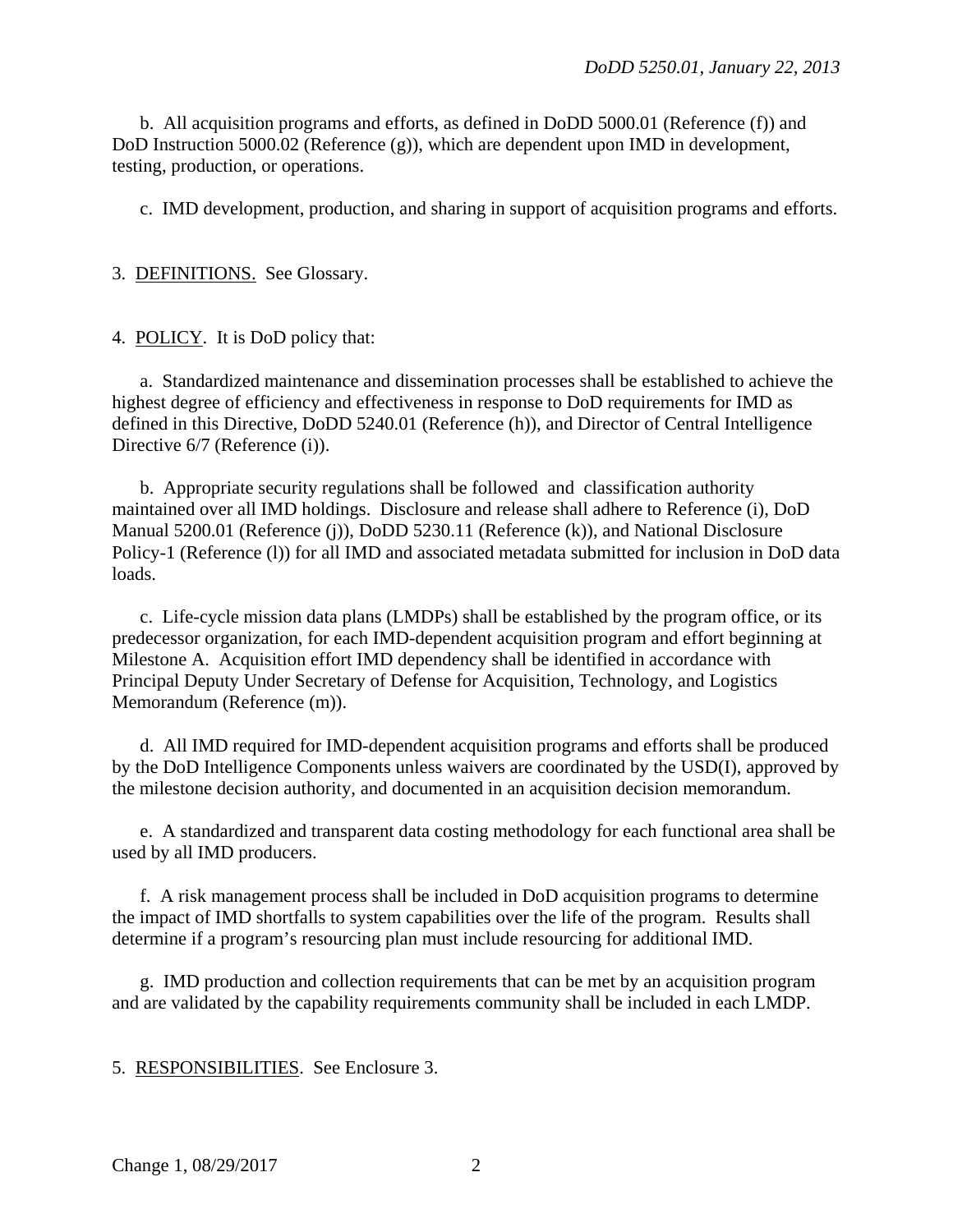6. RELEASABILITY **Cleared for public release.** This directive is available on the Directives Division Website at http://www.esd.whs.mil/DD/.

7. SUMARRY OF CHANGE 1. The changes to this issuance are administrative and update references for accuracy.

8. EFFECTIVE DATE. This Directive: is effective January 22, 2013.

ton B. Carter

Ashton B. Carter Deputy Secretary of Defense

Enclosures

- 1. References
- 2. Governance Structure
- 3. Responsibilities

Glossary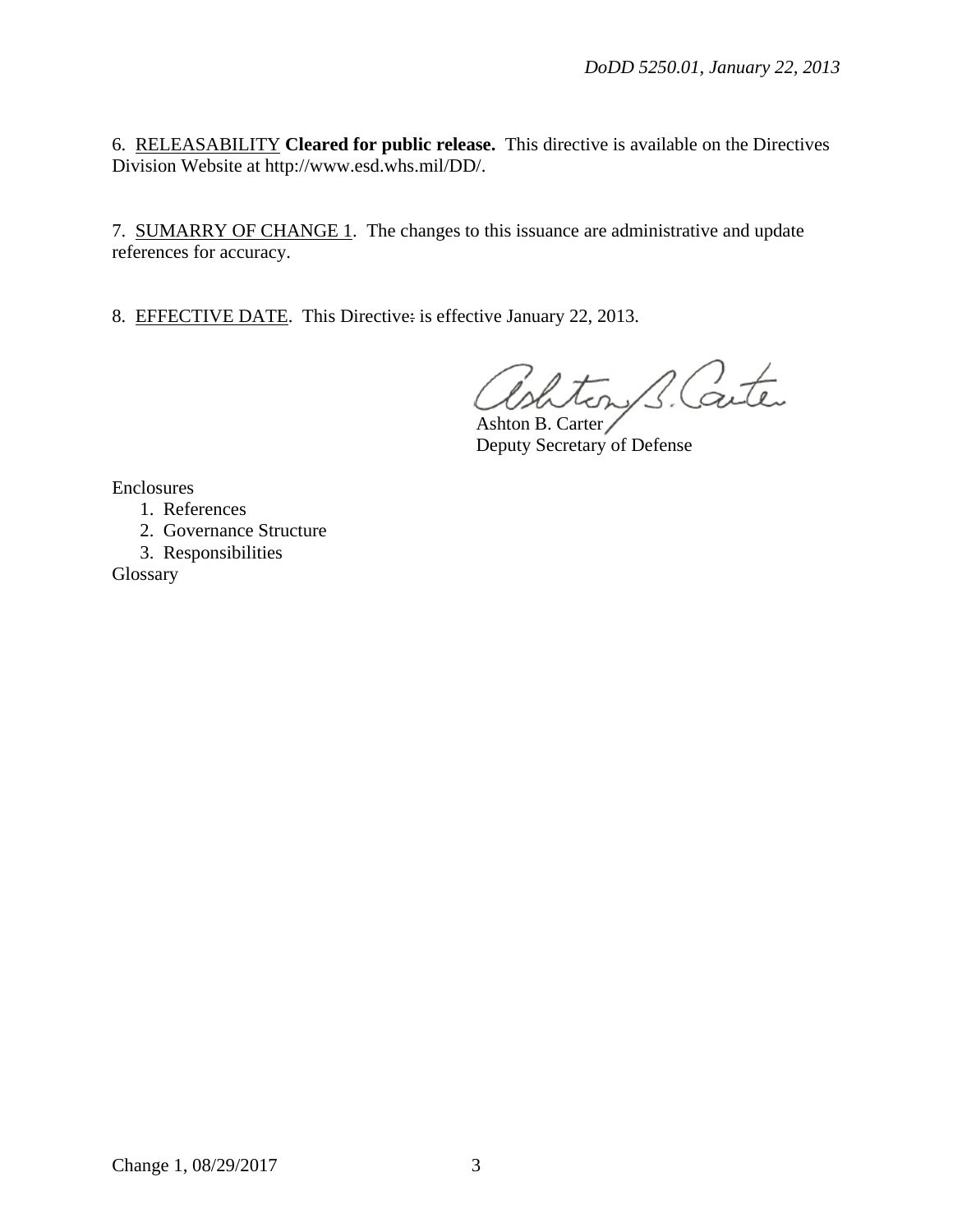## ENCLOSURE 1

### REFERENCES

- (a) DoD Directive 5143.01, "Under Secretary of Defense for Intelligence (USD(I))," October 24, 2014, as amended
- (b) DoD Directive 5134.01, "Under Secretary of Defense for Acquisition, Technology, and Logistics (USD(AT&L))," December 9, 2005, as amended
- (c) DoD Directive 5250.01, "Management of Signature Support Within the Department of Defense," January 31, 2008 (hereby cancelled)
- (d) Title 10, United States Code
- (e) Title 50, United States Code
- (f) DoD Directive 5000.01, "The Defense Acquisition System," May 12, 2003, as amended
- (g) DoD Instruction 5000.02, "Operation of the Defense Acquisition System," January 7, 2015, as amended
- (h) DoD Directive 5240.01, "DoD Intelligence Activities," August 27, 2007, as amended
- (i) Director of Central Intelligence Directive 6/7, "Intelligence Disclosure Policy (U)," April 20,  $2001<sup>1</sup>$  $2001<sup>1</sup>$  $2001<sup>1</sup>$
- (j) DoD Manual 5200.01, "DoD Information Security Program," Volumes 1-4, February 24, 2012
- (k) DoD Directive 5230.11, "Disclosure of Classified Military Information to Foreign Governments and International Organizations," June 16, 1992
- October [2](#page-3-1), 2007<sup>2</sup> (l) National Disclosure Policy-1, "National Policy and Procedures for the Disclosure of Classified Military Information to Foreign Governments and International Organizations,"
- Plan," April 20, 2011<sup>[3](#page-3-2)</sup> (m) Principal Deputy Under Secretary of Defense for Acquisition, Technology, and Logistics Memorandum, "Document Streamlining- Program Strategies and Systems Engineering
- (n) DoD Directive 5105.21, "Defense Intelligence Agency (DIA)," March 18, 2008
- (o) DoD Instruction 8330.01, "Interoperability of Information Technology (IT), Including National Security Systems (NSS)," May 21, 2014
- (p) DoD Directive 5100.20, "National Security Agency/Central Security Service (NSA/CSS)," January 26, 2010
- (q) DoD Directive 5105.60, "National Geospatial-Intelligence Agency (NGA)," July 29, 2009
- (r) DoD Directive 5111.1, "Under Secretary of Defense for Policy (USD(P))," December 8, 1999
- (s) DoD Directive 5141.02, "Director of Operational Test and Evaluation (DOT&E)," February 2, 2009

<span id="page-3-0"></span><sup>&</sup>lt;sup>1</sup> Available to authorized users on SIPRNET from  $\overline{a}$ 

http://www.intelink.sgov.gov/sites/ssc/capco/CAPCO%20Web%20Part%20Pages/DCID-6-7.aspx.

<span id="page-3-1"></span><sup>&</sup>lt;sup>2</sup> Provided to designated disclosure authorities on a need-to-know basis from the Defense Technology Security Administration, Office of the USD(P).

<span id="page-3-2"></span><sup>3</sup> Available at http://www.acq.osd.mil/se/docs/PDUSD-ATLMemo-Expected-Bus-Practice-TDS\_AS\_SEP-20Apr11.pdf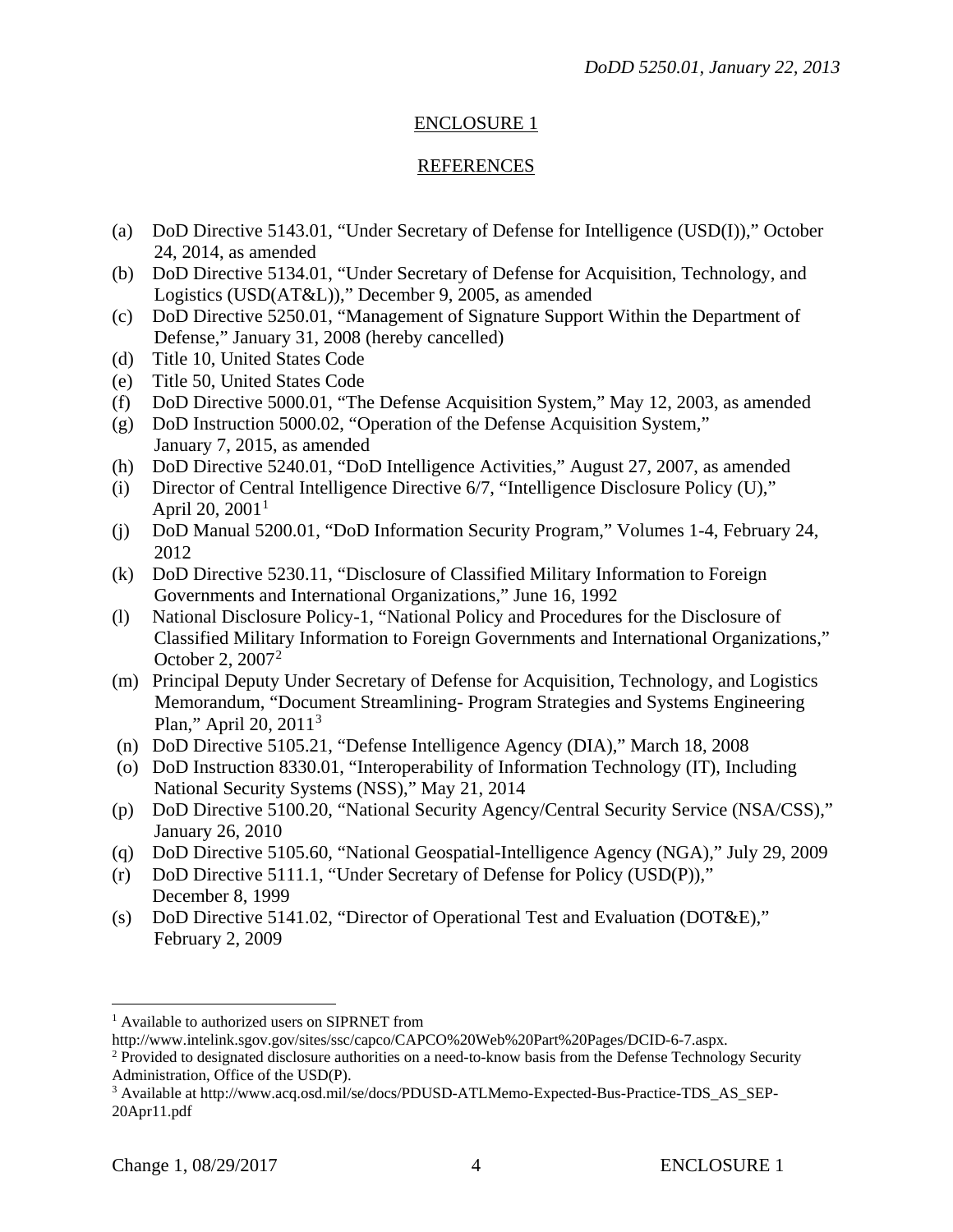(t) DoD Directive 5105.84, "Director of Cost Assessment and Program Evaluation (DCAPE)," May 11, 2012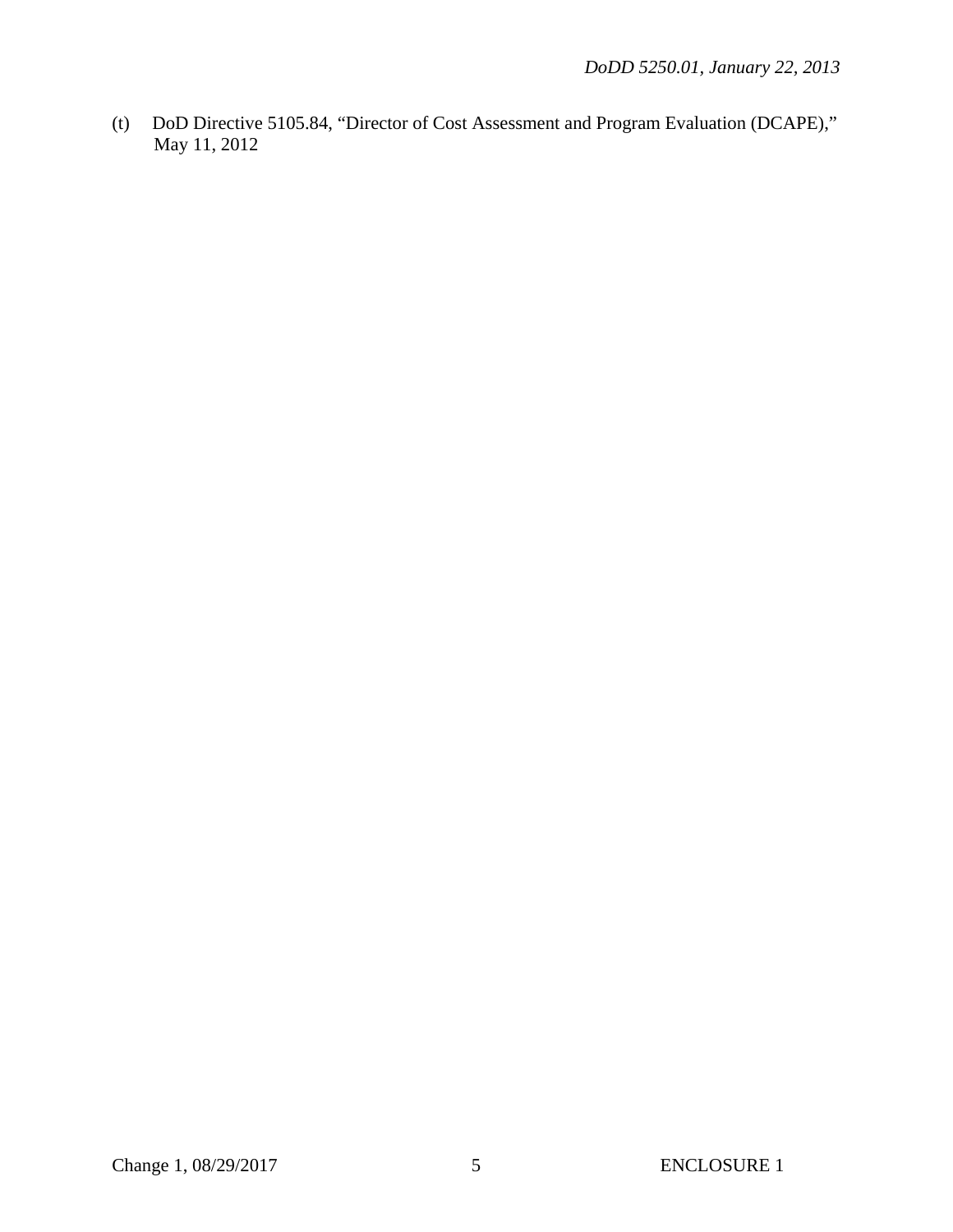#### ENCLOSURE 2

#### GOVERNANCE STRUCTURE

1. PURPOSE OF THE IMD GOVERNANCE STRUCTURE. The purpose of governance is to provide the DoD intelligence, acquisition, and requirements communities, within their existing authorities, a forum in which to:

a. Consult and collaborate on competing and interdependent priorities and issues that impact risks to capability.

 b. Guide their respective communities to develop a common, rational, and consistent basis for collective investment and risk mitigation.

#### 2. INTELLIGENCE MISSION DATA SENIOR STEERING GROUP (IMDSSG)

 a. The purpose of the IMDSSG is to influence IMD policy, guidance, and priorities of its member organizations by raising appropriate IMD issues to senior decision forums, such as the Intelligence, Surveillance, and Reconnaissance (ISR) Integration Council, Defense Acquisition Board, and Joint Requirements Oversight Council.

 b. The membership of the IMDSSG shall be limited to full-time or permanent part-time Government employees or Service members and shall consist of general or flag officers (GO/FOs) or civilian equivalent representatives who report directly to the DoD Component Head. The IMDSSG shall be co-chaired by a representative both the USD(I) and the Director, Defense Intelligence Agency (DIA).

c. The IMDSSG shall consist of representatives of certain OSD and DoD Components including, but not limited to:

- (1) USD(I).
- (2) USD(AT&L).
- (3) Under Secretary of Defense for Policy (USD(P)).

(4) CJCS.

(5) Secretaries of the Military Departments.

(6) Director, DIA.

(7) Director, National Security Agency/Chief, Central Security Service. (DIRNSA/CHCSS).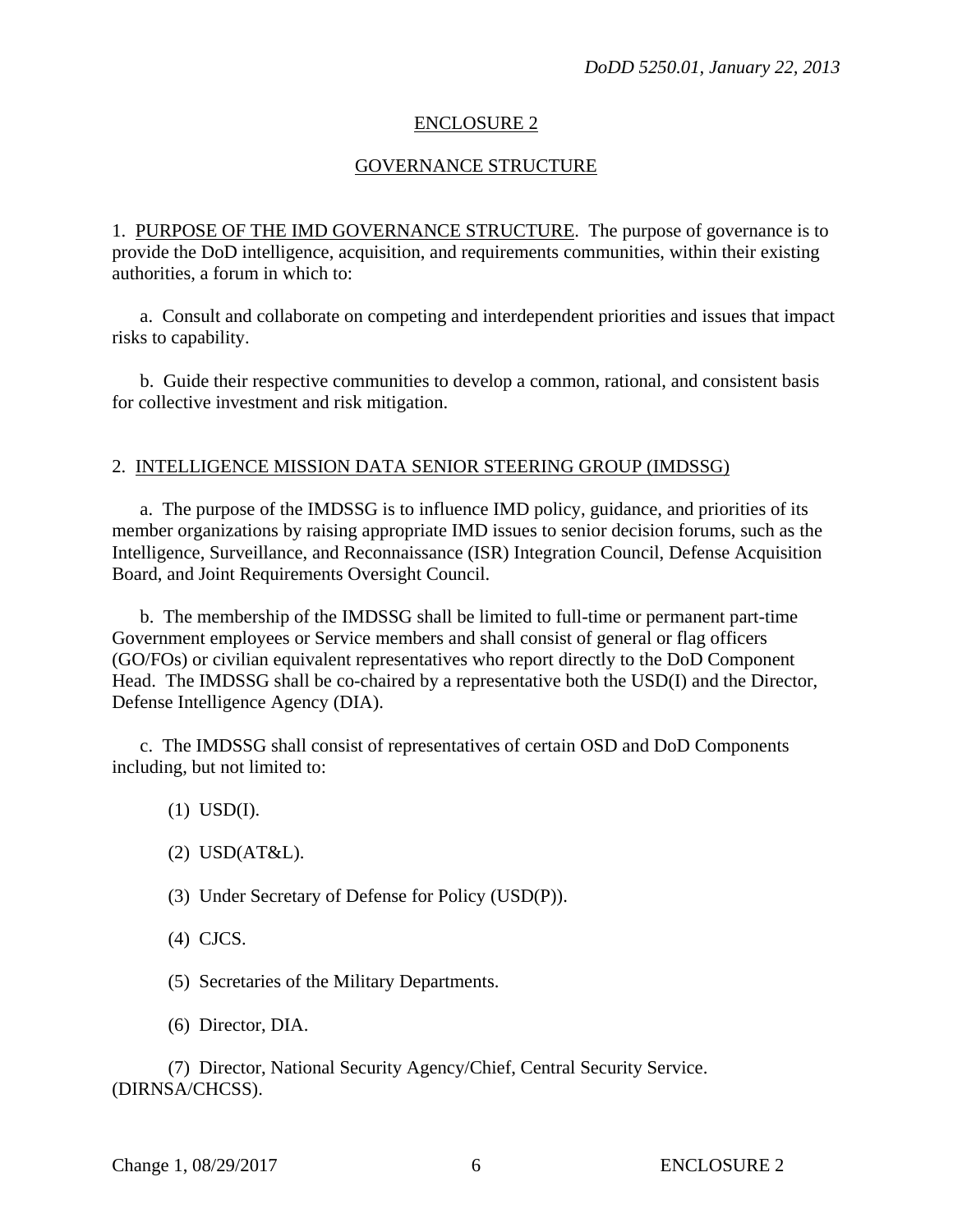(8) Director, National Geospatial-Intelligence Agency (NGA).

(9) Director, Operational Test and Evaluation (DOT&E).

(10) Director, Cost Assessment and Program Evaluation (DCAPE).

 d. The USD(I) may invite a representative from the Office of the Director of National Intelligence (ODNI) to participate for the purpose of information exchange on IMD issues.

#### 3. INTELLIGENCE MISSION DATA OVERSIGHT BOARD (IMDOB)

a. The IMDOB shall address IMD development, production, and sharing issues that arise in support of DoD acquisition. The IMDOB shall raise appropriate issues and topics to the IMDSSG. Topics will include, but not be limited to, standardizing architecture and dissemination methods, data costing, and risk management procedures.

 b. The membership of the IMDOB shall be limited to full-time or permanent part-time Government employees or Service members and shall consist of GO/FOs or civilian equivalent representatives. The IMDOB shall be co-chaired by both USD(I) and Director, DIA, representatives.

c. The IMDOB shall consist of representatives of OSD and DoD Components including, but not limited to, those organizations listed in subparagraphs 2.c.(1) through 2.c.(10) of this enclosure.

 d. The USD(I) may invite an ODNI representative to participate for the purpose of information exchange on IMD issues.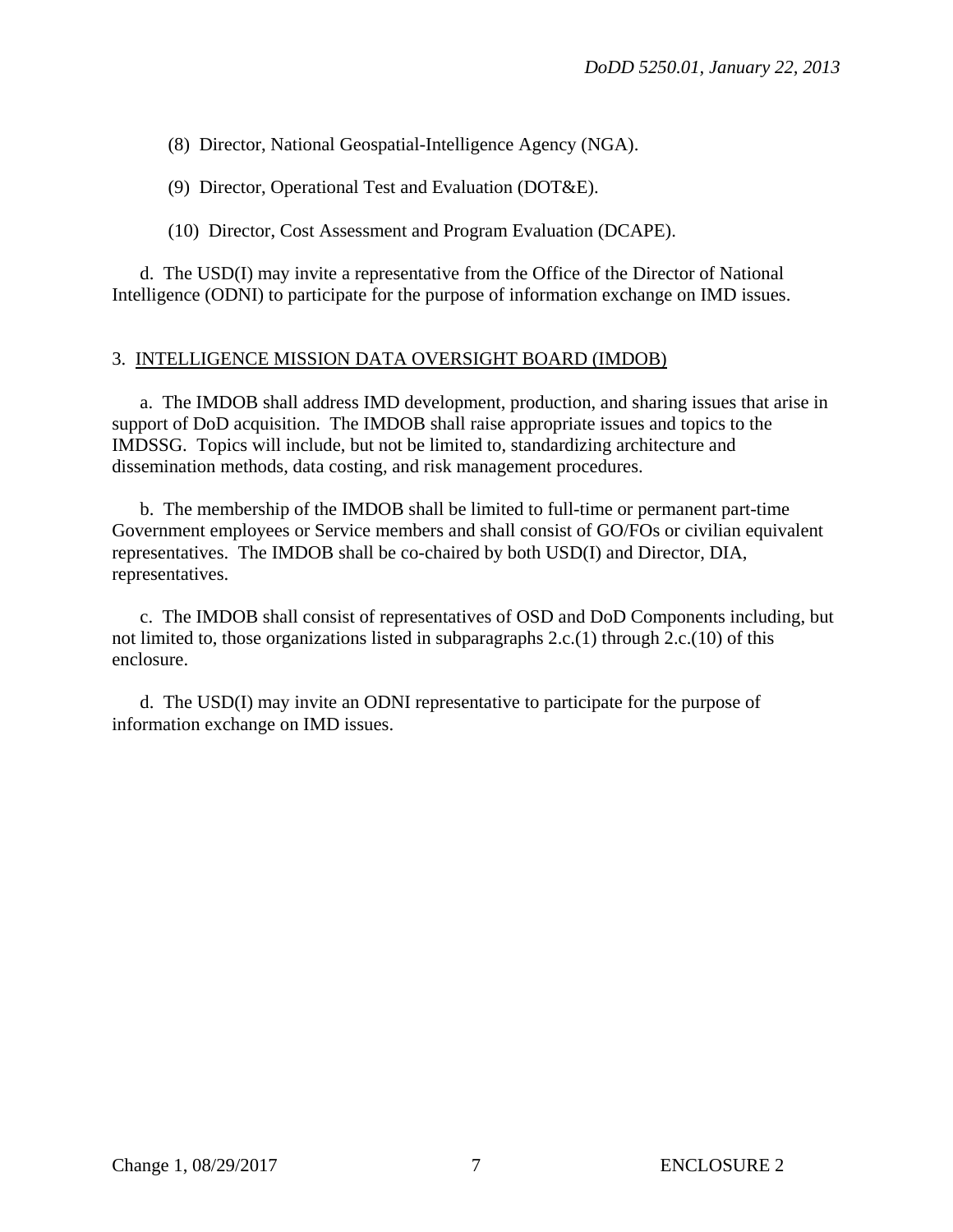#### ENCLOSURE 3

#### RESPONSIBILITIES

1. USD(I). The USD(I), in accordance with Reference (a), shall:

 a. Provide advice and assistance, as appropriate, to the USD(AT&L) concerning acquisition policy, procedures, and programs that require the development, production, and sharing of IMD.

 b. Oversee DoD development and implementation of intelligence policy, plans, programs, capabilities, and resources for IMD development, production, and sharing.

c. Receive assistance for IMD oversight through the governance structure described in Enclosure 2.

 d. Assign a representative who shall serve as co-chair of the IMDSSG and IMDOB, described at Enclosure 2.

e. Represent DoD Intelligence Components' equities in the development of IMD resourcing strategies to manage risk to capabilities of acquisition programs.

2. DIRECTOR, DIA. The Director, DIA, under the authority, direction, and control of the USD(I) and in accordance with DoDD 5105.21 (Reference (n)), shall:

a. Maintain a Signature Support Program to manage and execute the SSM as part of managing DoD IMD to accomplish the policy objectives of this Directive.

 b. Provide program and mission management for DIA-produced IMD including, but not limited to, signatures, EWIR, OOB, and C&P for acquisition processes and programs to accomplish and support the policies of this Directive.

 c. Establish the Intelligence Mission Data Center (IMDC) to assist IMD governance by the IMDSSG and IMDOB. The IMDC shall:

(1) Serve as the enterprise focal point for IMD development, production, and sharing.

 (2) Identify common IMD requirements across acquisition programs, efforts, and operational systems.

 (3) Facilitate discovery and sharing of existing IMD. Advocate and communicate formats and standards conducive for acquisition use. Assist the USD(I) to ensure data complies with all DoD policies, including DoDI 8330.01 (Reference (o)).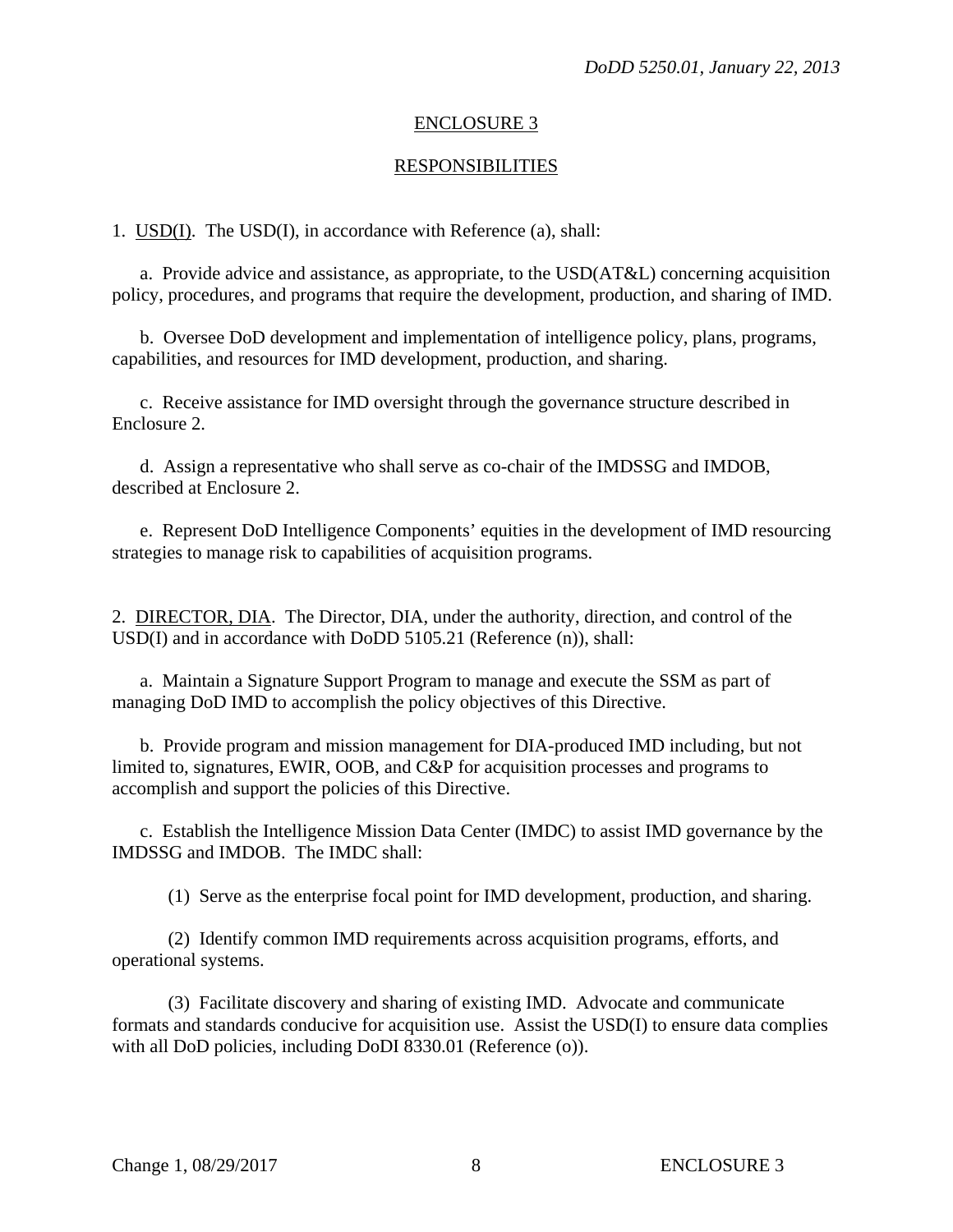(4) Facilitate and coordinate the assessment of LMDPs in support of the IMD producers and the acquisition process.

(5) Facilitate examination of IMDOB topics.

 d. Provide IMD, level of data availability, IMD costing, development of data architecture, formats, compatibility and standards, and dissemination and data management for acquisition program requirements.

e. Co-chair the IMDSSG and IMDOB, described at Enclosure 2, and assign representation.

f. Assist the USD(I) in the preparation of resource strategies to accomplish support under DIA purview stated in this Directive, including DIA resource requirements.

3. DIRNSA/CHCSS. The DIRNSA/CHCSS, under the authority, direction, and control of the USD(I) and in accordance with DoDD 5100.20 (Reference (p)), shall:

 a. Provide signals intelligence-related support for IMD production and related IMD for acquisition processes.

 b. Participate in and provide IMD, level of data availability, IMD costing, development of data architecture, formats, compatibility and standards, dissemination, and data management for acquisition program requirements.

c. Assign appropriate representation to the IMDSSG and IMDOB, described at Enclosure 2.

4. DIRECTOR, NGA. The Director, NGA, under the authority, direction, and control of the USD(I) and in accordance with DoDD 5105.60 (Reference (q)), shall:

 a. Provide program management for GEOINT production in supporting and providing appropriate IMD for acquisition processes.

 b. Provide GEOINT-related IMD, level of data availability, IMD costing, development of data architecture, formats, compatibility and standards, dissemination, and data management for acquisition program requirements.

c. Assign appropriate representation to the IMDSSG and IMDOB, described at Enclosure 2.

5. USD(AT&L). The USD(AT&L), in accordance with Reference (b), shall:

 a. Ensure each program office or its predecessor organization plans and manages their lifecycle IMD requirements and address risk of projected shortfalls throughout acquisition and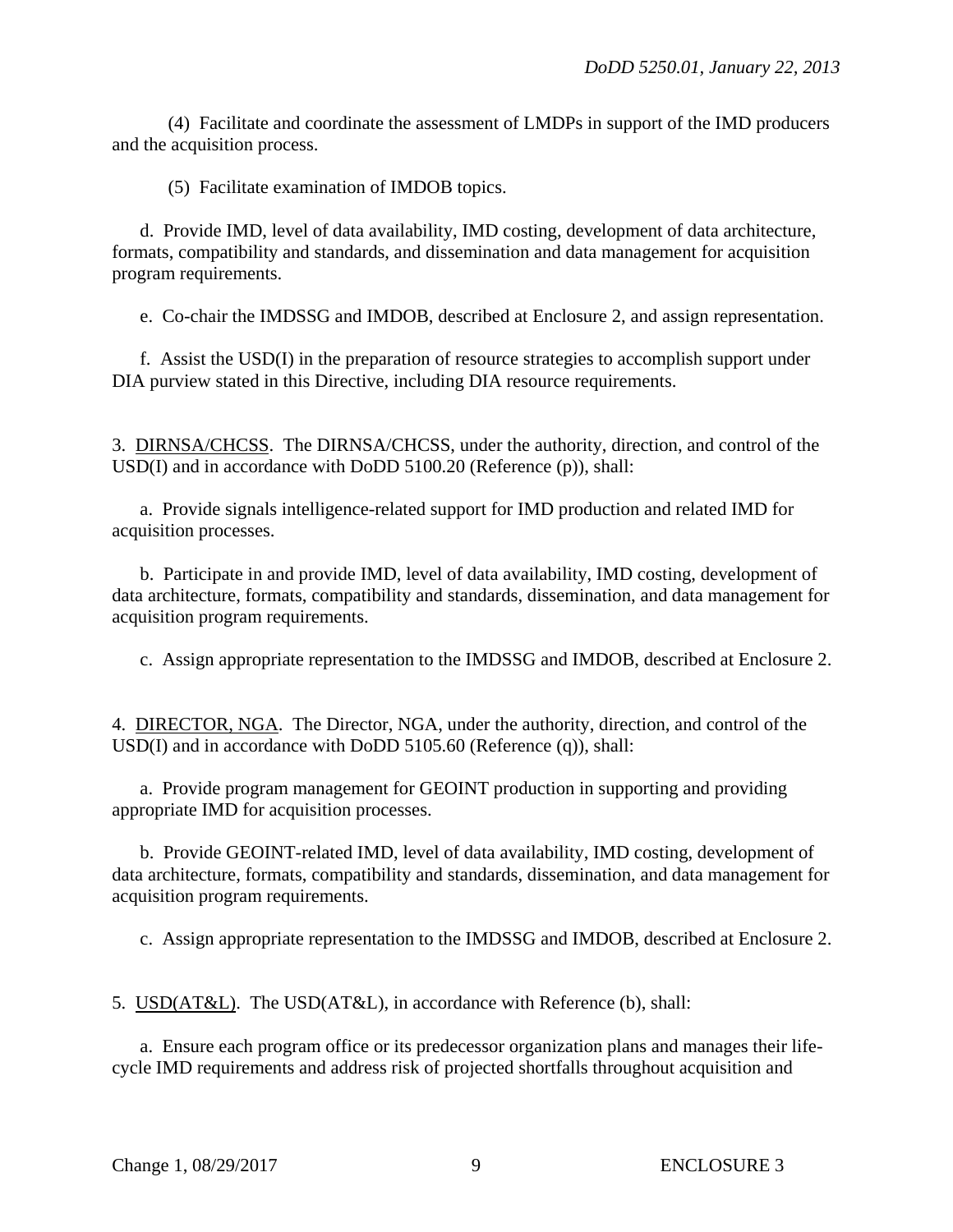sustainment. The risk management process and planning shall begin prior to Milestone A in concert with the analysis of alternatives and the initiation of an LMDP.

 b. Ensure that requirements and program needs for IMD are addressed by the program manager in program development, testing, fielding, operation, and sustainment of required weapons, smart munitions, sensors, and systems capabilities. IMD-dependent programs shall incorporate the status, risk summary, and, when applicable, the funding for any projected IMD shortfalls into the technology development strategy or acquisition strategy, as appropriate for the respective milestone, for both development and life-cycle support.

c. Assign appropriate representation to the IMDSSG and IMDOB, described at Enclosure 2.

 d. Represent DoD Acquisition Community equities in the development of IMD resourcing strategies to manage risk to capabilities of acquisition programs.

6. USD(P). The USD(P), in accordance with DoDD 5111.1 (Reference (r)), shall assign appropriate representation to the IMDSSG and IMDOB, described at Enclosure 2, to address foreign disclosure of IMD topics.

7. DOT&E. The DOT&E, in accordance with DoDD 5141.02 (Reference (s)), shall:

 a. Consider the adequacy of IMD in determining an acquisition system's operational effectiveness, suitability, and survivability.

b. Assign appropriate representation to the IMDSSG and IMDOB, described at Enclosure 2.

8. DCAPE. The DCAPE, in accordance with DoDD 5105.84 (Reference (t)), shall assign appropriate representation to the IMDSSG and IMDOB to provide independent advice on IMD costing methodologies.

9. CJCS. The CJCS shall:

a. Assign appropriate representation to the IMDSSG and IMDOB.

b. Provide independent advice on DoD Requirements Community equities.

10. SECRETARIES OF THE MILITARY DEPARTMENTS. The Secretaries of the Military Departments shall:

 a. Participate in the development of data architecture, formats, compatibility and standards, and dissemination and data management for IMD acquisition program requirements.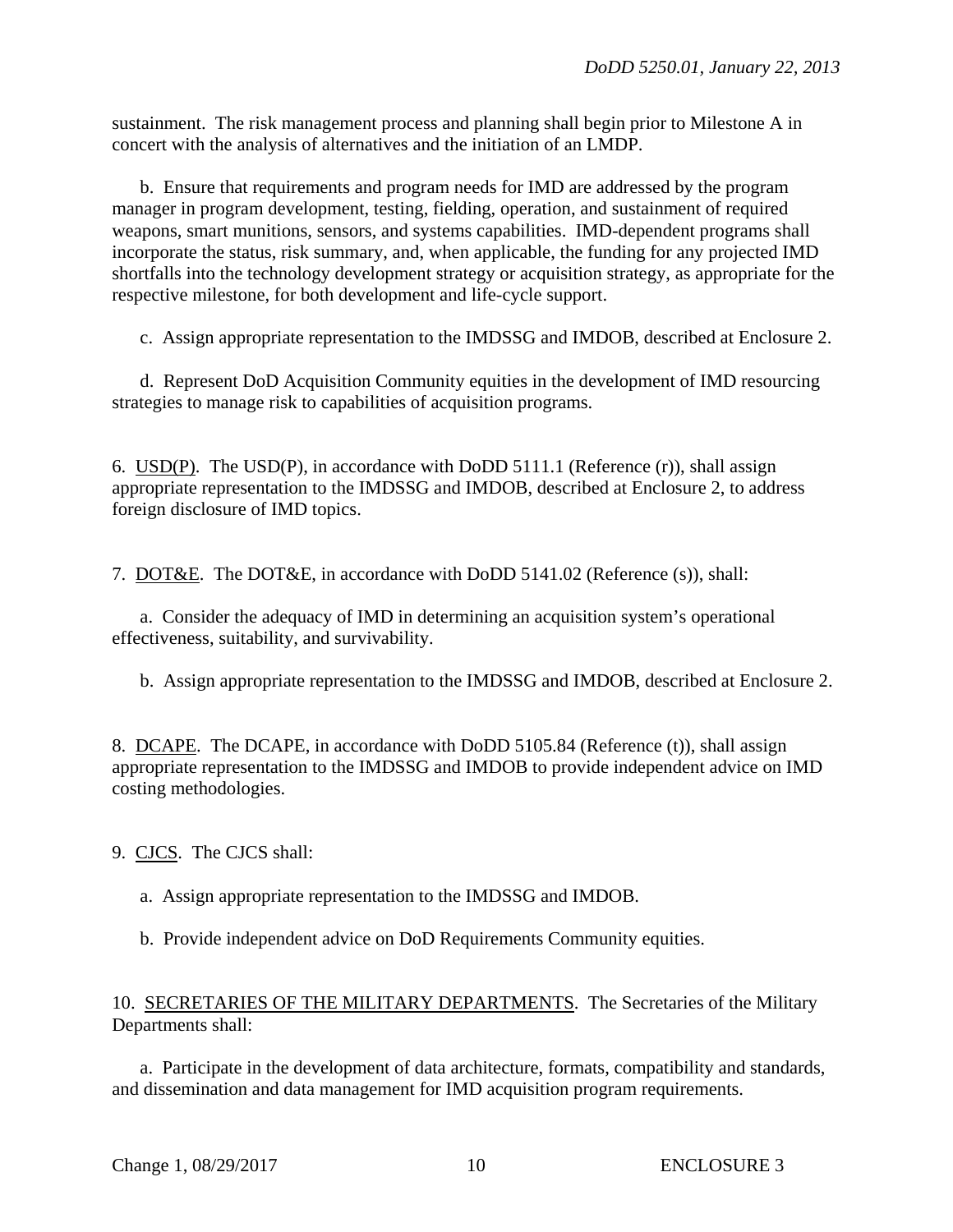b. Ensure that Military Service Intelligence Production Centers provide IMD, level of data availability, and IMD production costing for IMDC, acquisition, and operational use.

 c. Provide collected or produced non-DoD data, developed in accordance with paragraph 4.d. of this Directive, to IMD producers in order to optimize the sharing of information. This includes contractor-produced data to be provided to the DoD for Government use and for sharing with other program offices.

 d. Ensure that program needs for IMD, including U.S., allied, or coalition mission data, are addressed by the program manager in program development and during testing, fielding, operation, sustainment, and maintenance of systems.

 e. For Military Service programs, ensure program management offices work with their Component-level requirements and resource managers to articulate program needs and pursue a resourcing strategy to obtain required IMD not currently available from the DoD Intelligence Components.

 f. Assign appropriate representation to the IMDSSG and the IMDOB, as described at Enclosure 2.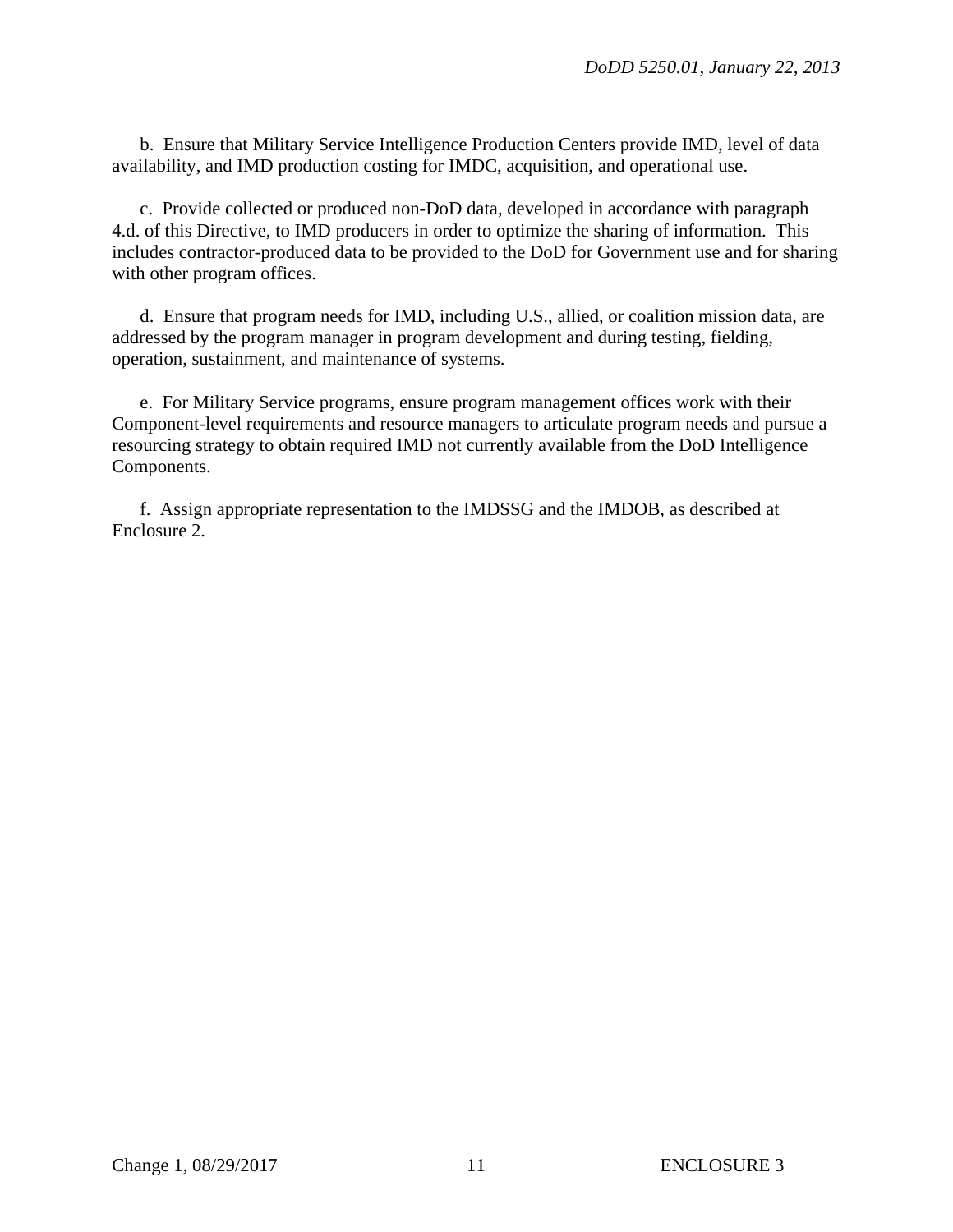# **GLOSSARY**

# PART I. ABBREVIATIONS AND ACRONYMS

| $C\&P$              | characteristics and performance                                       |
|---------------------|-----------------------------------------------------------------------|
| <b>CJCS</b>         | Chairman of the Joint Chiefs of Staff                                 |
|                     |                                                                       |
| <b>DCAPE</b>        | Director, Cost Assessment and Program Evaluation                      |
| <b>DIA</b>          | Defense Intelligence Agency                                           |
| <b>DIRNSA/CHCSS</b> | Director, National Security Agency/Chief, Central Security Service    |
| DoDD                | DoD Directive                                                         |
| DOT&E               | Director, Operational Test and Evaluation                             |
| <b>EWIR</b>         | electronic warfare integrated reprogramming                           |
|                     |                                                                       |
| <b>GEOINT</b>       | geospatial intelligence                                               |
| GO/FO               | general or flag officer                                               |
|                     |                                                                       |
| <b>IMD</b>          | intelligence mission data                                             |
| <b>IMDC</b>         | <b>Intelligence Mission Data Center</b>                               |
| <b>IMDOB</b>        | <b>Intelligence Mission Data Oversight Board</b>                      |
| <b>IMDSSG</b>       | <b>Intelligence Mission Data Senior Steering Group</b>                |
|                     |                                                                       |
| <b>ISR</b>          | intelligence, surveillance, and reconnaissance                        |
|                     |                                                                       |
| <b>LMDP</b>         | life-cycle mission data plan                                          |
| <b>NGA</b>          | National Geospatial-Intelligence Agency                               |
|                     |                                                                       |
| <b>ODNI</b>         | Office of the Director of National Intelligence                       |
| <b>OOB</b>          | order of battle                                                       |
|                     |                                                                       |
| <b>SSM</b>          | signature support mission                                             |
|                     |                                                                       |
| U.S.C.              | <b>United States Code</b>                                             |
| USD(AT&L)           | Under Secretary of Defense for Acquisition, Technology, and Logistics |
|                     |                                                                       |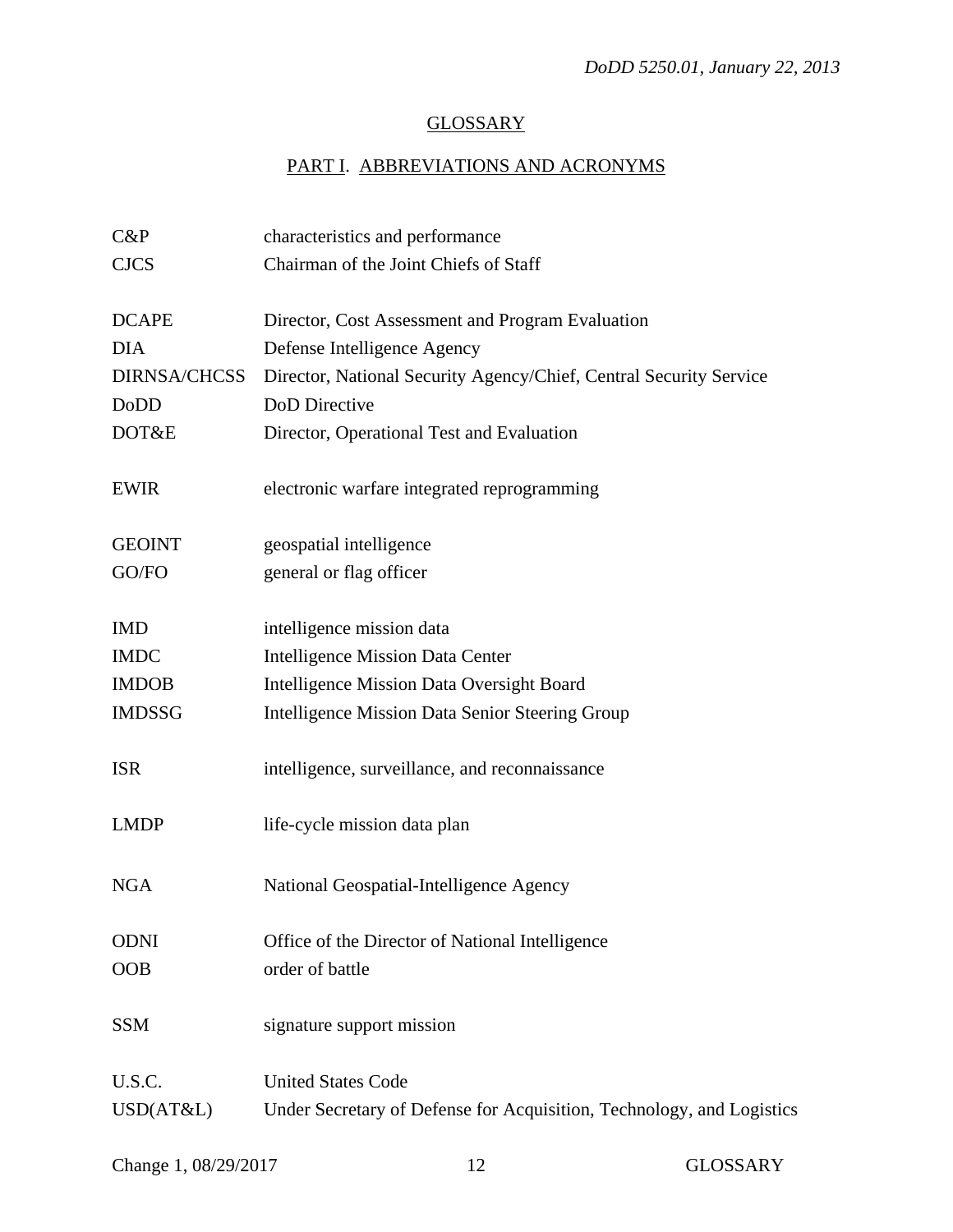# USD(I) Under Secretary of Defense for Intelligence USD(P) Under Secretary of Defense for Policy

## PART II. DEFINITIONS

These terms and their definitions are for the purposes of this Instruction.

C&P. All-source derived assessments of foreign military system capabilities and physical attributes.

combat identification. The process of attaining an accurate characterization of detected objects in the battle space to the extent that high confidence, timely application of tactical military options, and weapons resources can occur.

EWIR data. All-source derived data describing observed and assessed radio frequency parametric data. The EWIR database includes threat, neutral military, and friendly and commercial system mission data.

GEOINT. Defined in Reference (q).

IMD. DoD intelligence used for programming platform mission systems in development, testing, operations, and sustainment including, but not limited to, the functional areas of signatures, EWIR, OOB, C&P, and GEOINT.

IMD-dependent programs. Any acquisition programs that will require IMD (e.g., programs that carry out combat identification, ISR, and targeting using, but not limited to, signatures, EWIR, OOB, C&P and GEOINT.)

IMD management. The management of mission data production and costing, storage, maintenance, and dissemination processes to achieve the highest degree of efficiency and effectiveness in response to validated DoD requirements.

LMDP. A statement of program needs that is applied throughout the life of an IMD-dependent acquisition program and potentially influences programmatic decisions based on the availability of IMD over the life of the program.

OOB. The identification, command structure, strength, and disposition of personnel, equipment, and units of an armed force.

risk management. The process that identifies, analyzes, and mitigates risks to capabilities due to gaps in IMD availability.

signature. A distinctive characteristic or set of characteristics that consistently recurs and identifies a piece of equipment, material, activity, individual, or event such as a radio frequency or acoustic characteristics.